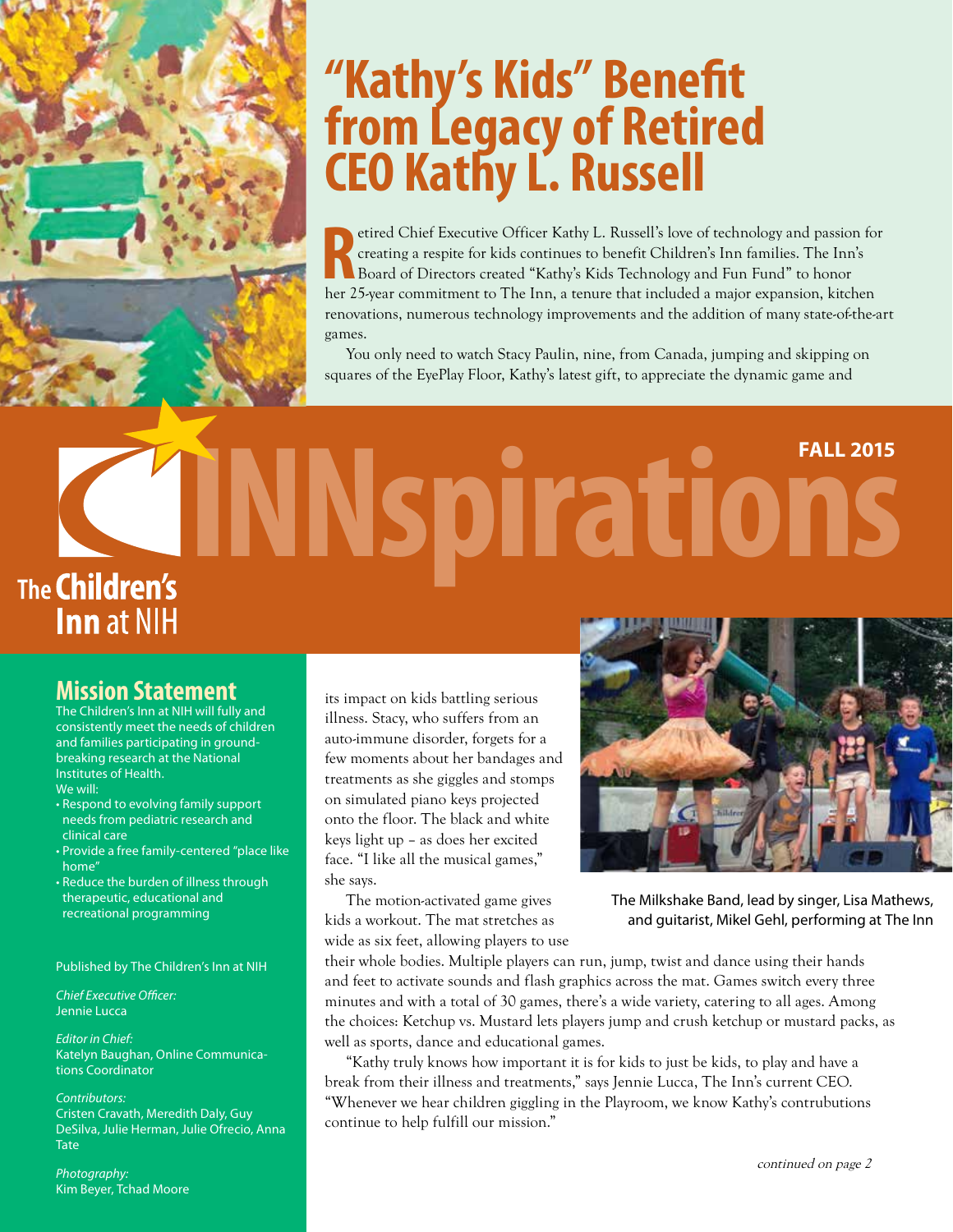

Top row from left to right: Allison, 20, Justin, Emily, Ethan, 17, holding JT, 3, Kenny, 8. Front row left to right: Anna, 6 and Mena, 4



Inn resident, Stacy Paulin, enjoys one of our new interactive games

## Inn Dad, Marine Corps Sergeant, runs the Marine Corps 10K to Support The Inn

As a Marine Corps Staff Sergeant, Justin Neu is accustomed to pushing his limits. The father of six recently climbed two mountains in Colorado with his oldest daughter Allison, 20.

During the family's first visit to The Children's Inn last October, they were overwhelmed by the supportive, welcoming environment and the ability to connect with other families facing similar struggles. It gave them a chance to feel normal, says his wife, Emily. They traveled again from their home in Ohio to the NIH this October; Justin jumped at the opportunity to run in the 10K Marine Corps race to benefit The Inn.

He already has raised nearly \$700 for The Inn team and is aiming to beat his fastest running time of 55 minutes for a 10K. As part of the  $25<sup>th</sup>$  anniversary celebration, The Inn is an official charity of the Marine Corps Marathon for the first time.

"I love to run," Justin says. "But this race means more to me."

Justin is running to honor his six-year-old daughter Antionette "Anna," who is treated at the National Institute for Allergy and Musculoskeletal Skin Diseases (NIAMS) for a rare condition she has battled since age two. Anna's disease, Ankylosing Spondylitis, is a painful, chronic disorder that causes inflammation, bone erosion, joints to fuse improperly and the possibility that bones will grow where they shouldn't.

Emily remembers Anna's early days with the disease. As a toddler she would be exhausted after a short walk around the block. "I have no more runs left," she would say, or "my engine ran out."

Four years later, Anna's case is being followed closely at the NIH where she participates in a research study. The family hopes to find new medications and clues to what triggered her disease at such a young age. For Anna, another trip to The Inn is exciting.

"I love that my daddy is running for The Children's Inn because I love The Children's Inn," she says. Anna and her mom hope to be waiting at the finish line.

"I see my daughter's face when I run and that motivates me,'' Justin says. "When I cross that finish line, that will be the best feeling."

#### Kathy's Kids (continued from page 1)

In addition to the high-tech floor game, Kathy's Fun Fund supported a summer concert series, which brought four kids rock bands to The Inn in July. Caio Pereira, seven, from Brazil, still raves about the concert by Grammy nominee Brady Rymer. He particularly enjoyed the woman who made balloon animals at the concert. He and his little brother Leo, three, got "doggie" balloons, packed them into a little red wagon and pulled them all over The Inn. Caio admitted that later that evening, he straightened out the balloons into long swords, much to his brother's chagrin.

Caio was excited to go home after three months of cancer treatments, but says he will miss all the fun at The Inn. When he returns, he will find all the games awaiting him as Kathy's gift will keep on giving.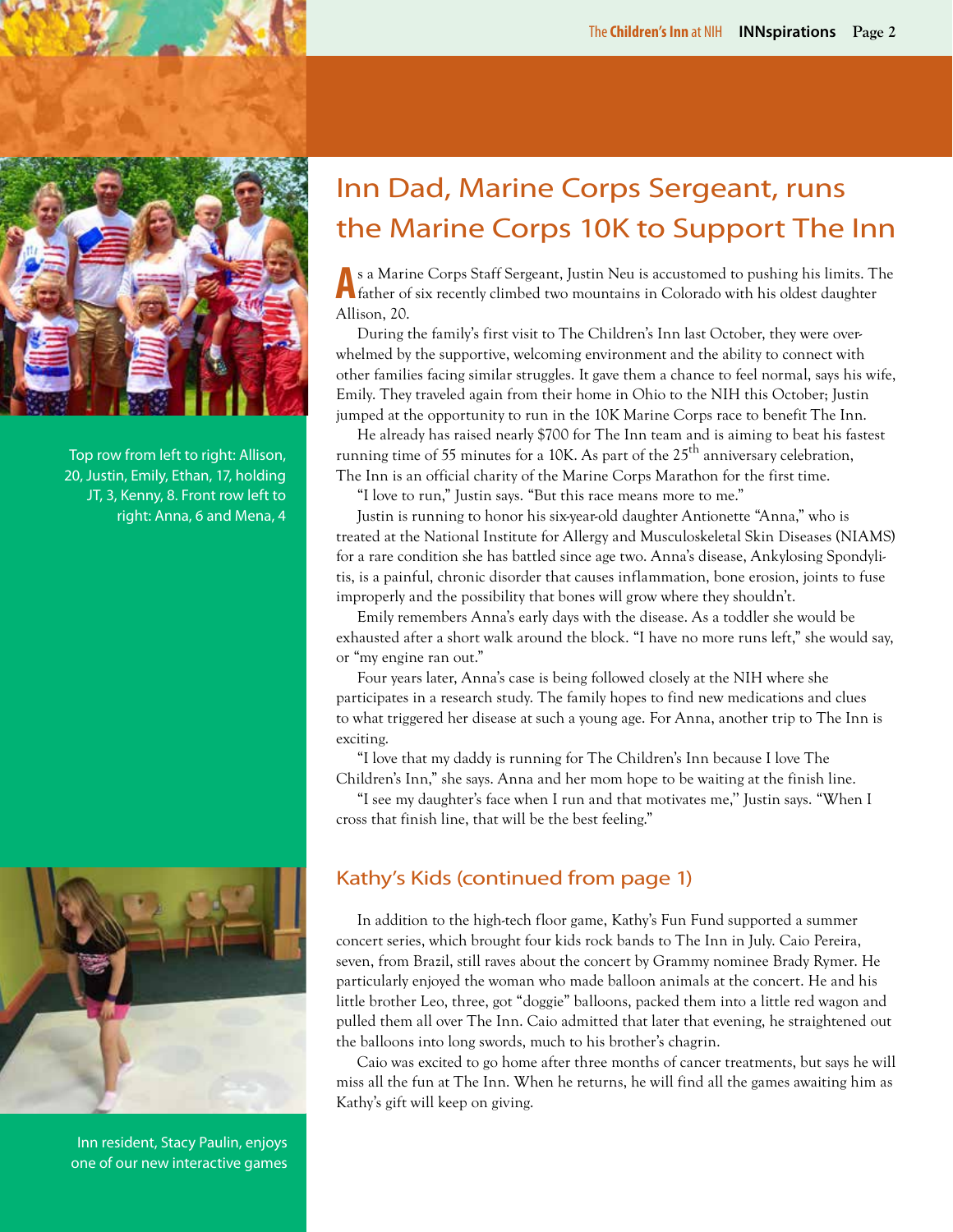

Inn resident, Dillon Papier, posing with Nationals Pitcher, Stephen Strasburg



Colt and Debbie Broce shop with Santa at Toys "R" Us during Christmas in July Program

## K's for Kids Program Raises \$50,000

**F** or the past four years, the Washington Area Toyota Dealers have generously supported the mission of The Children's Inn at NIH through their K's for Kids prog ported the mission of The Children's Inn at NIH through their K's for Kids program. Every time a Washington Nationals pitcher throws a strikeout, Washington Area Toyota Dealers donate \$37 to The Inn. The \$37 is in reference to Nats star pitcher, Stephen Strasburg, who wears number 37.

Prior to the Nationals game on September 23, Washington Area Toyota executives presented a check to The Children's Inn for \$50,000. Inn CEO, Jennie Lucca, accepted the gift on behalf of all the families who have come to know The Inn as "A Place Like Home." Throughout the year, Washington Area Toyota Dealers and the Washington Nationals play an integral role in providing a homelike environment for Inn residents by enabling families to attend ballgames, watch batting practice, meet the Nationals players, and enjoy dinner.

"We are so appreciative of the commitment that Washington Area Toyota Dealers and the Washington Nationals have made to helping the children and families that depend on The Inn. The need for children and families to have a place to escape and just be a family is so important in the successful treatment of rare diseases," says Jennie.

The highlight of the evening was when Inn resident Jonathan Spencer threw the opening pitch in front of hundreds of fans. "Special moments like this really make a difference for our kids and their families. They were so happy, and most importantly, were able to forget about the rigors of the testing and treatments that their children are undergoing. Getting a break and just having fun is so incredibly important to our families. We cannot thank the Nats and the Washington Area Toyota Dealers enough," Jennie says.

## Inn Families Enjoy Christmas in July

While The Inn celebrates Christmas in July annually, this year was extra special. It W was the first time Santa Claus and his friends from the Montgomery County Police Department joined the celebration.

On July 22nd, children patiently waited outside of The Inn for a surprise visitor; they knew it was Christmas in July, but they had no idea who was coming to help them celebrate. In the distance, the familiar ring of Police sirens could be heard. As the sirens approached, the children became more and more excited as they realized the sirens were for them. It was an amazing sight to see so many faces light up with pure delight when they saw that more than a dozen officers on motorcycles were escorting Santa to The Inn.

After a warm welcome and many smiles and laughs with Santa, the motorcycle cavalcade escorted Santa and two buses filled with Inn residents to Toys "R" Us for a shopping spree, followed by dinner with Santa and the officers.

While most would think the toy store was the highlight of the trip, it was apparent that the police escort was the kids' favorite part. It made them feel special and important. One child exclaimed, "Everyone was stopping on the side of the road and taking pictures of us. I think they thought we were famous!"

Thanks to a donation from St. Luke's Episcopal Church, each child received a Toys "R" Us gift card which gave them the opportunity to shop with a cop. Some kids left with dolls, others with video games, but all of them, including their parents, left with huge smiles.